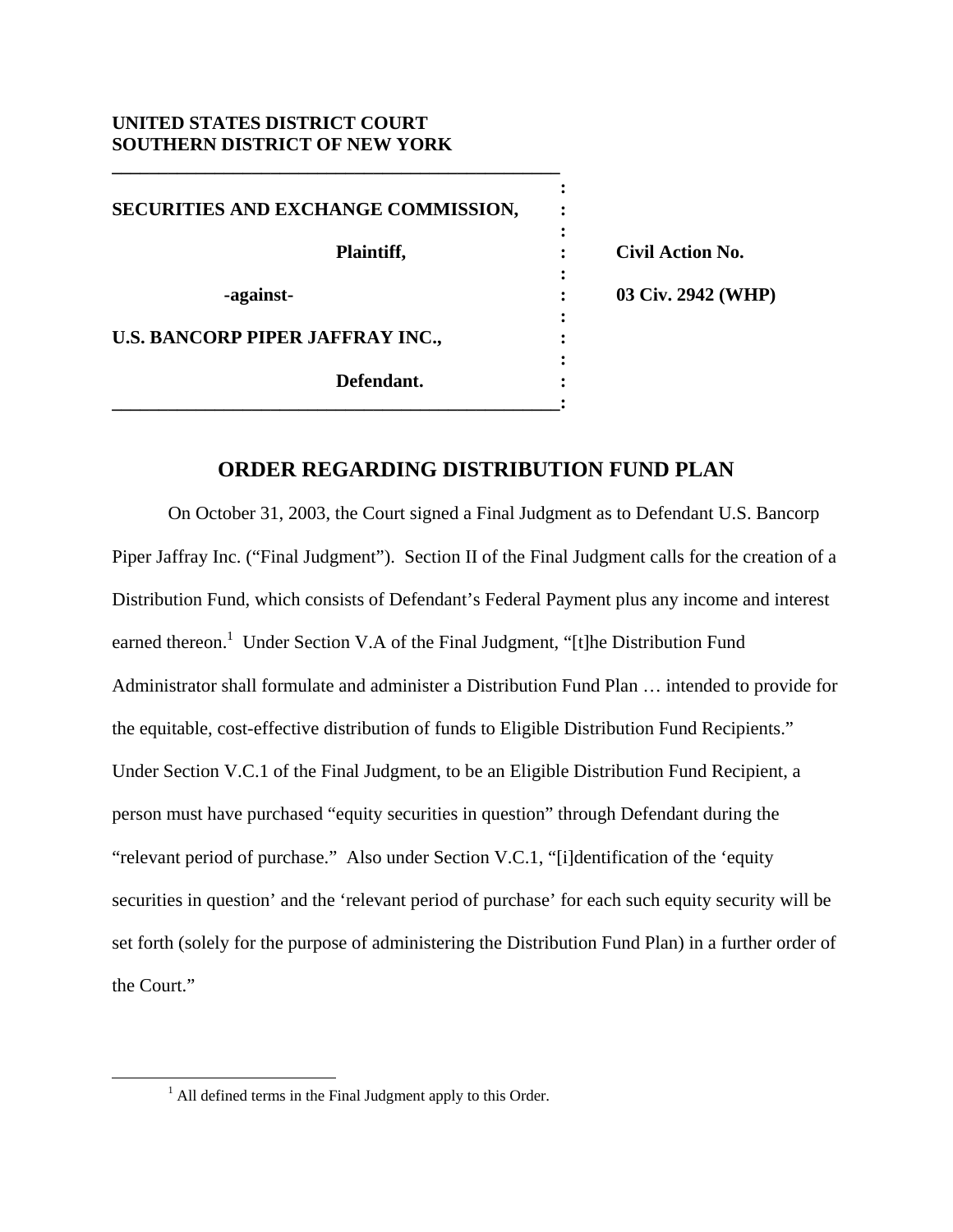Accordingly, IT IS HEREBY ORDERED that the "equity securities in question" and the "relevant period of purchase" for each such equity security, as those terms are used in Section V.C.1 of the Final Judgment, are as follows:

Equity Securities in Question Relevant Periods of Purchase Esperion Therapeutics, Inc.  $\qquad \qquad$  Oct. 18, 2001 – June 28, 2002 Triton Network Systems, Inc. March 30, 2001 – May 1, 2001

IT IS FURTHER ORDERED that the Distribution Fund Administrator shall formulate a Distribution Fund Plan that allocates payments (i) in the first instance to Eligible Distribution Fund Recipients who purchased the equity securities of Esperion Therapeutics, Inc. and Triton Network Systems, Inc. during the relevant period of purchase for such securities; and (ii) if such allocation does not exhaust the amount of funds in the Distribution Fund or expected to be in the Distribution Fund at the time of payment to Eligible Distribution Fund Recipients, in the next instance to Eligible Distribution Fund Recipients who purchased the equity securities of the following additional issuers, which securities will also be deemed "equity securities in question" during the "relevant period of purchase" identified below for such securities:

Equity Securities in Question Relevant Period of Purchase

Just for Feet, Inc. April 21, 1999 – July 20, 1999 JDS Uniphase Corp. July 27, 1999 – Oct. 25, 1999 Comverse Technology, Inc. March 28, 2001 – June 26, 2001

The identification of "equity securities in question" and "relevant periods of purchase" made in this Order is solely for the purpose of facilitating the efficient administration of the Distribution Fund Plan, is not a judicial or Commission finding, and is not intended to have precedential effect in other actions.